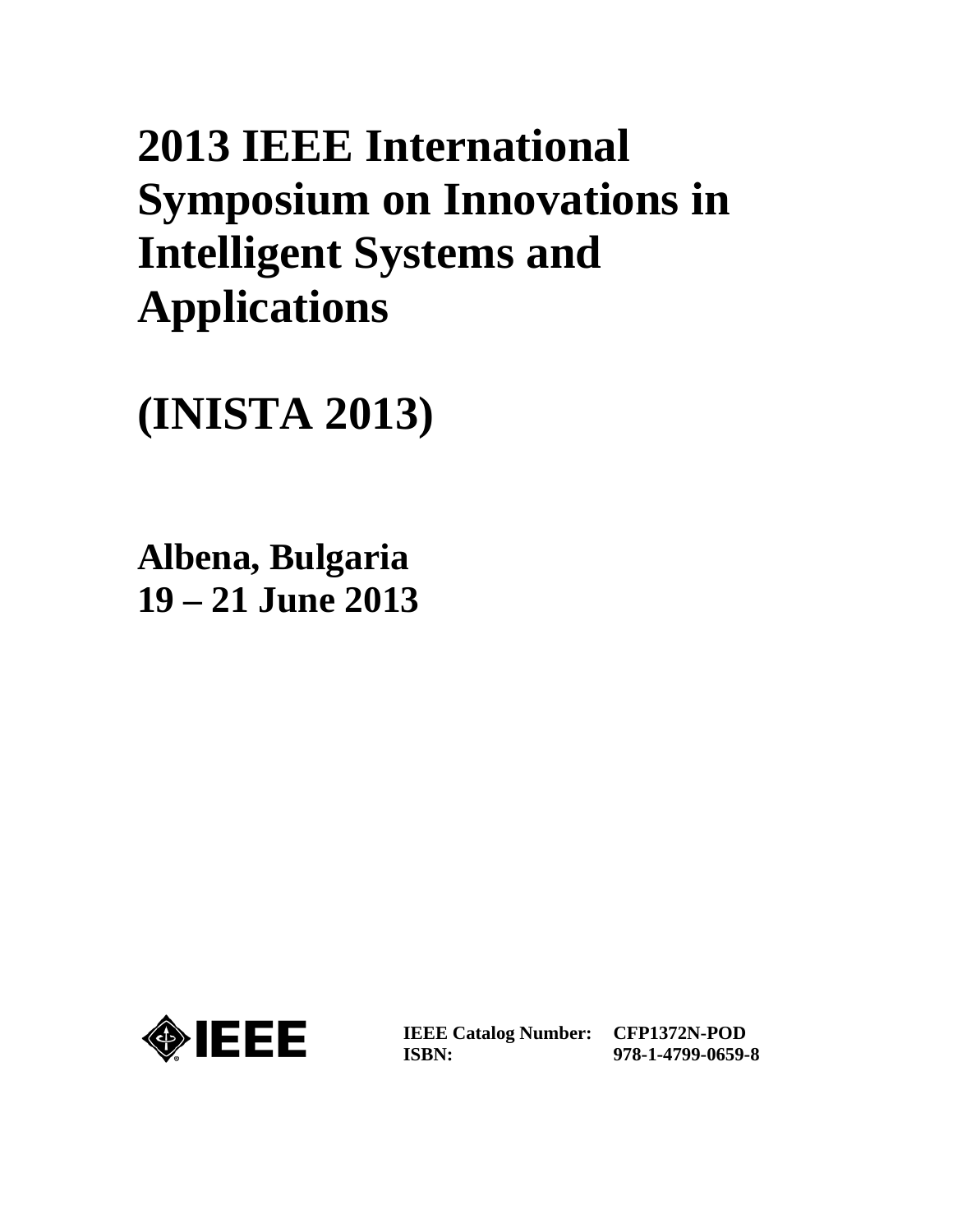# **PROCEEDINGS CONTENTS**

# **Artificial Intelligence Algorithms**

Extending Non Monotonic Description Logic with Temporal Aspects 1 *O.Bettaz, N.Boustia, A.Mokhtari* 

A New ECG Arrhythmia Clustering Method Based on Modified 6 Artificial Bee Colony Algorithm, Comparison with GA and PSO Classifiers

*S.Dilmaç, M.Korurek* 

A Model Selection Algorithm For Mixture Model Clustering of 11 Heterogeneous Multivariate Data *H.Erol* 

NMF Based Dimension Reduction Methods for Turkish Text Clustering 18 *A.Güran, M.C.Ganiz, H.S.Naiboğlu, O.Kaptıkaçtı*

Web Page Classification Using Firefly Optimization 23 *E.Saraç, S.A.Özel* 

Noise Cancellation on Mitral Valve Doppler Signal with IIR Digital 28 Filter Using Harmony Search Algorithm *B.Kamışlıoğlu, T.K.Koza, S.Koçkanat, N.Karaboğa* 

Parameter Selection in Artificial Bee Colony Algorithm for Gaussian 33 Noise Elimination on Digital Images *S.Koçkanat, N.Karaboğa* 

Recognizing the Dialogue Phases Analysis of Human-Human Phone 37 Calls *M.Koit* 

On Applicability of Principal Component Analysis to Concept Learning 42 from Images *B.Strandjev, G.Agre* 

Influence of the Optimization Policy in Fuzzy-Neural Model Predictive 47 Control

*Y.Todorov, M.Terziyska, S.Ahmed, M.Petrov* 

Training ANFIS Using Artificial Bee Colony Algorithm 52 *D.Karaboğa, E.Kaya* 

Pedestrian Detection with an Improved Adaboost 57 *Y.E.Tetik, B.Bolat*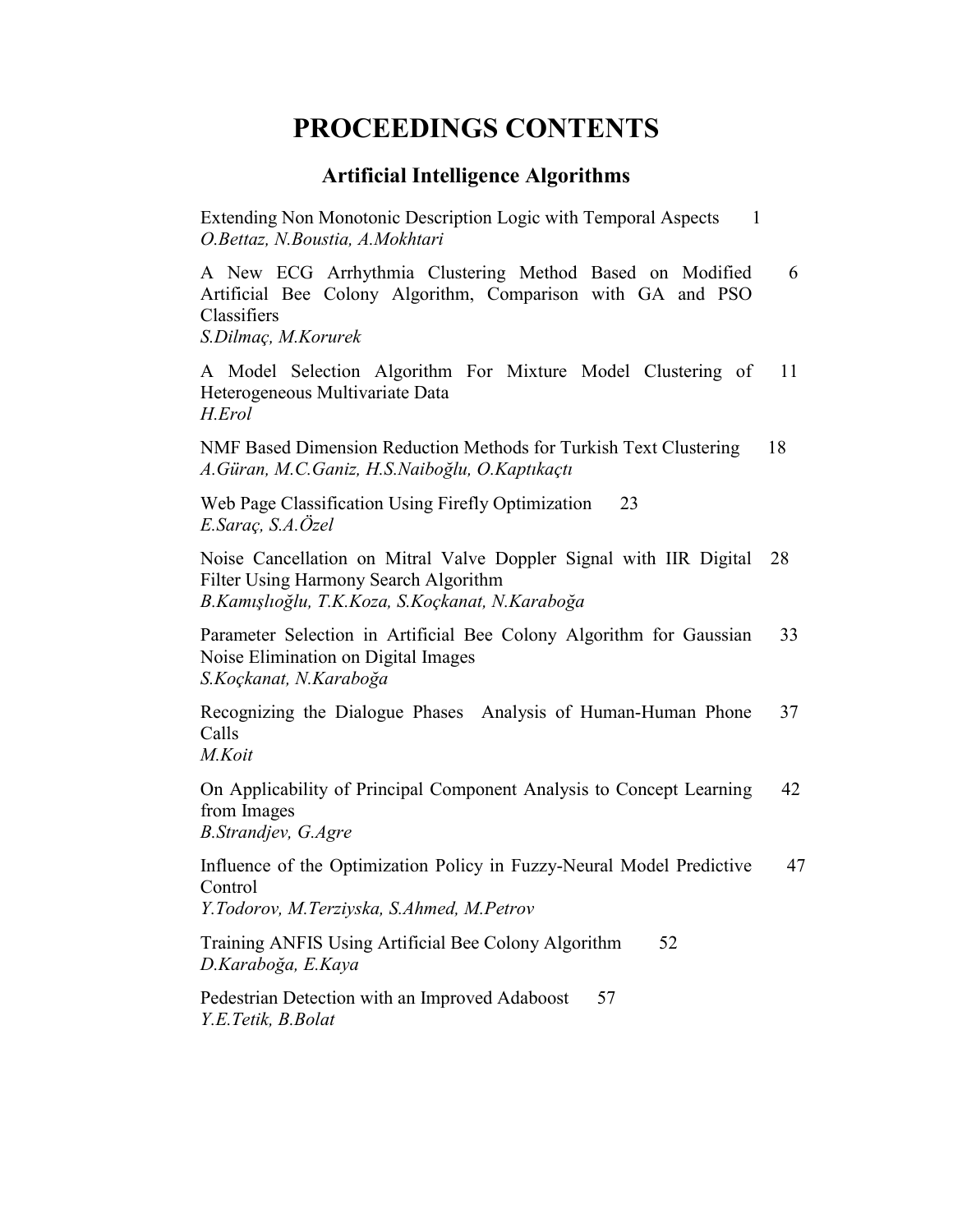#### **Fuzzy Logic**

A LabVIEW Based Submarine Depth Control Simulator with PID and 61 Fuzzy Controller *M.Ekici, H.Kahveci, A.S.Akpınar* 

An Analysis Of Fuzzy Logic Speed and Current Controller For Brushless 67 DC Motors *H.Kahveci, H.İ.Okumuş, M.Ekici* 

White Goods Brand Selection by Using Generalized Choquet Integral 72 *Y.Yayla, A.Yıldız* 

Tracking Applications with Fuzzy-based Fusion Rules 76 *A.Tchamova, J.Dezert* 

Why Dempster's Rule doesn't Behave as Bayes Rule with Informative 81 Priors *J.Dezert, A.Tchamova, D.Han, J.M.Tacnet* 

## **Artificial Neural Networks**

Working Regimes Classification for Predictive Maintenance of Mill Fan 86 Systems *P.Kostov, L.Doukovska, P.Koprinkova-Hristova* 

Clustering of Spectral Images using Echo State Networks 91 *D.Borisova, P.Koprinkova-Hristova, G.Jelev, D.Angelova* 

Performance Evaluation of Feature Selection Algorithms on Human 96 Activity Classification *G.Tulum, N.T.Artuğ, B.Bolat* 

Digit Recognition in a Simplified Visual Cortex Model 100 *C.Çevikbaş, T.Yıldırım* 

Classification of EEG Signals by using Support Vector Machines 103 *K.S.Bayram, A.Kızrak, B.Bolat* 

Index Matrix Interpretation of Multilayer Perceptron 106 *K.Atanassov, S.Sotirov*

#### **Genetic Algorithms**

Path Synthesis of the Four-bar Mechanism using ABC Algorithm and 109 Comparing with BGA *M.M.Ettefagh, M.Abbasi, H.Emdadi*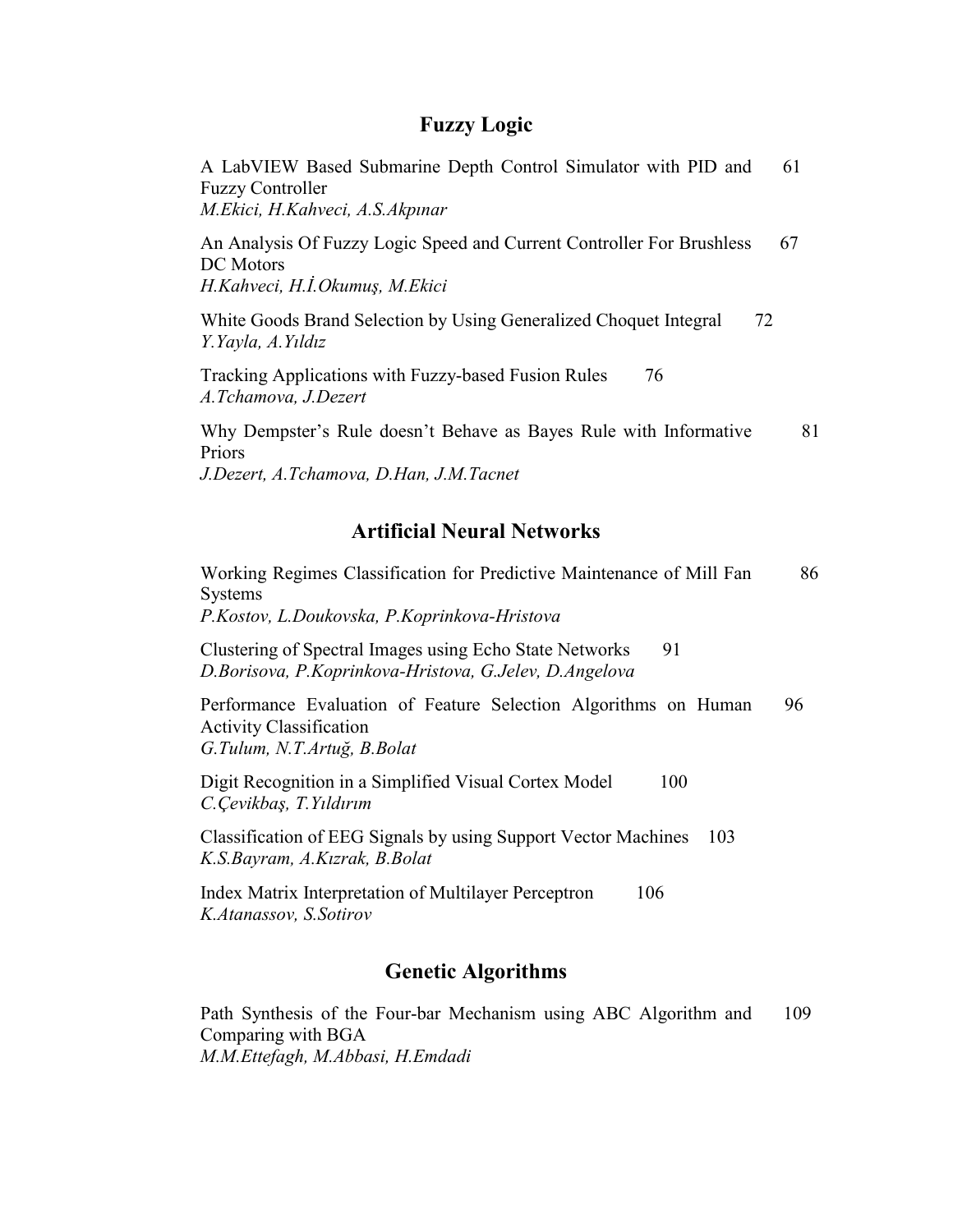Optimum Design Method for Four-bar Function Generator Using AIS 114 and Genetic Algorithms *M.M.Ettefagh, M.S.Javash, Y.E.Hamidi* 

Transmission Expansion Planning Considering Maximizing Penetration 120 Level of Renewable Sources *F.Ugranlı, E.Karatepe* 

Optimal Robust Decoupled Sliding Mode Control Based on a Multi- 125 objective Genetic Algorithm *M.A.Sahnehsaraei, M.J.Mahmoodabadi, M.Taherkhorsandi* 

The Influence of Random Numbers Generators upon Genetic Algorithms 130 *M.Olteanu, N.Paraschiv* 

#### **Data Mining**

A Novel Method For Software Effort Estimation -Estimating With 135 **Boundaries** 

*Ö.F.Saraç, N.Duru* 

TWClustering: A Novel Multi-way Clustering Approach to Cross-species 140 Gene Regulation Analysis *D.Dede, H.Oğul* 

A Data Mining Method For Refining Goups In Data Using Dynamic 145 Model Based Clustering *T.Servi, H.Erol* 

Cluster Analysis for EEG Biosignal Discrimination 151 *O.Georgieva, S.Milanov, P.Georgieva* 

Document Clustering using GIS Visualizing and EM Clustering Method 156 *T.Doğdaş, S.Akyokuş*

#### **Natural Language Processing**

Active Learning for Turkish Sentiment Analysis 160 *M.Çetin, M.F.Amasyalı*

Wikipedia Based Semantic Smoothing for Twitter Sentiment 164 Classification

*D.Torunoğlu, G.Telseren, M.C.Ganiz* 

An Application of Community Discovery in Academical Social 169 **Networks** 

*E.Arslan, S.Akyokuş, M.C.Ganiz*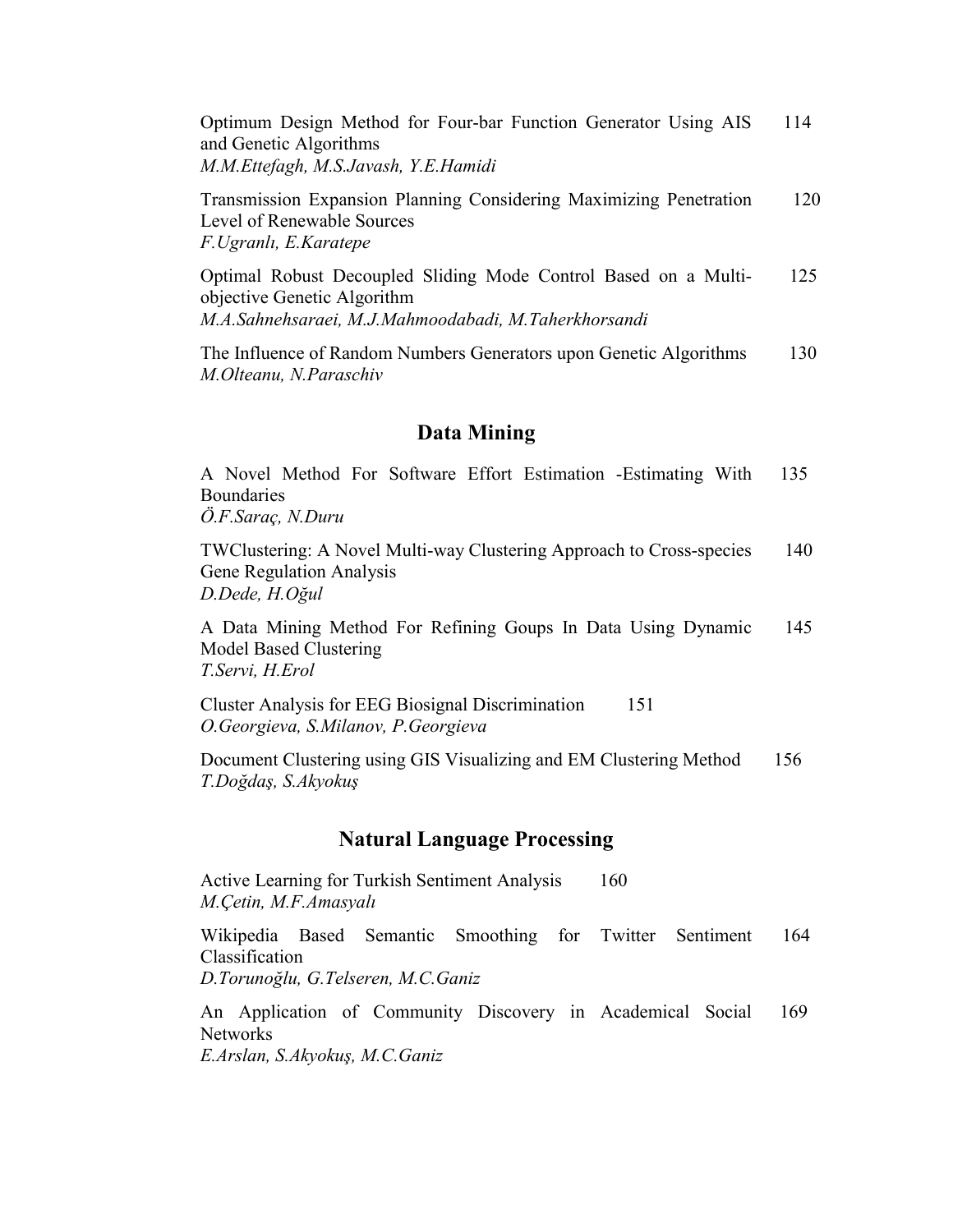A Comprehensive Analysis of Using Semantic Information in Text 174 Categorization *K.Çelik, T.Güngör* 

The Feasibility Analysis of Re-ranking for N-Best Lists on English- 179 Turkish Machine Translation *E.Yıldırım, A.C.Tantuğ*

# **Intelligent Agents & Intelligent Approaches in Robotic and Automation**

Direct Model Reference Adaptive Tracking Control of Wheeled Mobile 184 Robot

*E.Canıgür* 

Priority-Based Task Allocation in Market-Based Applications 189 *U.Gürel, N.Adar, O.Parlaktuna* 

Engineering a Multi-agent System for Peer-to-Peer Video Streaming 194 *K.D.Teket, Y.Kaymak, M.Sayit, G.Kardaş*

A Lip Reading Application on MS Kinect Camera 201 *A.Yargıç, M.Doğan* 

#### **Intelligent Control Systems**

The Effect of Integration Types on FLC Based MPPT Systems 206 *R.Çakmak, İ.H.Altaş*

Data-driven Modelling of Electromagnetic Interferences in Motor 210 Vehicles: Using Intelligent System Approaches *S.Petrovski, F.Bouchet, A.Petrovski* 

# **Intelligent Applications in Biomedical Engineering & Intelligent Approaches in Signal and Image Processing**

Performance Analysis of Lab2000HL Color Space for Background 217 **Subtraction** 

*M.Balcılar, F.Karabiber, A.C.Sönmez* 

Analysis of Two Protocols Using EPC Gen-2 Tags for Safe Inpatient 223 Medication *M.H.Özcanhan, G.Dalkılıç, S.Utku* 

Developing Agricultural Irrigation Technology Harmonius with National 229 Energy Productivity Policy *N.Karasekreter, U.Fidan*